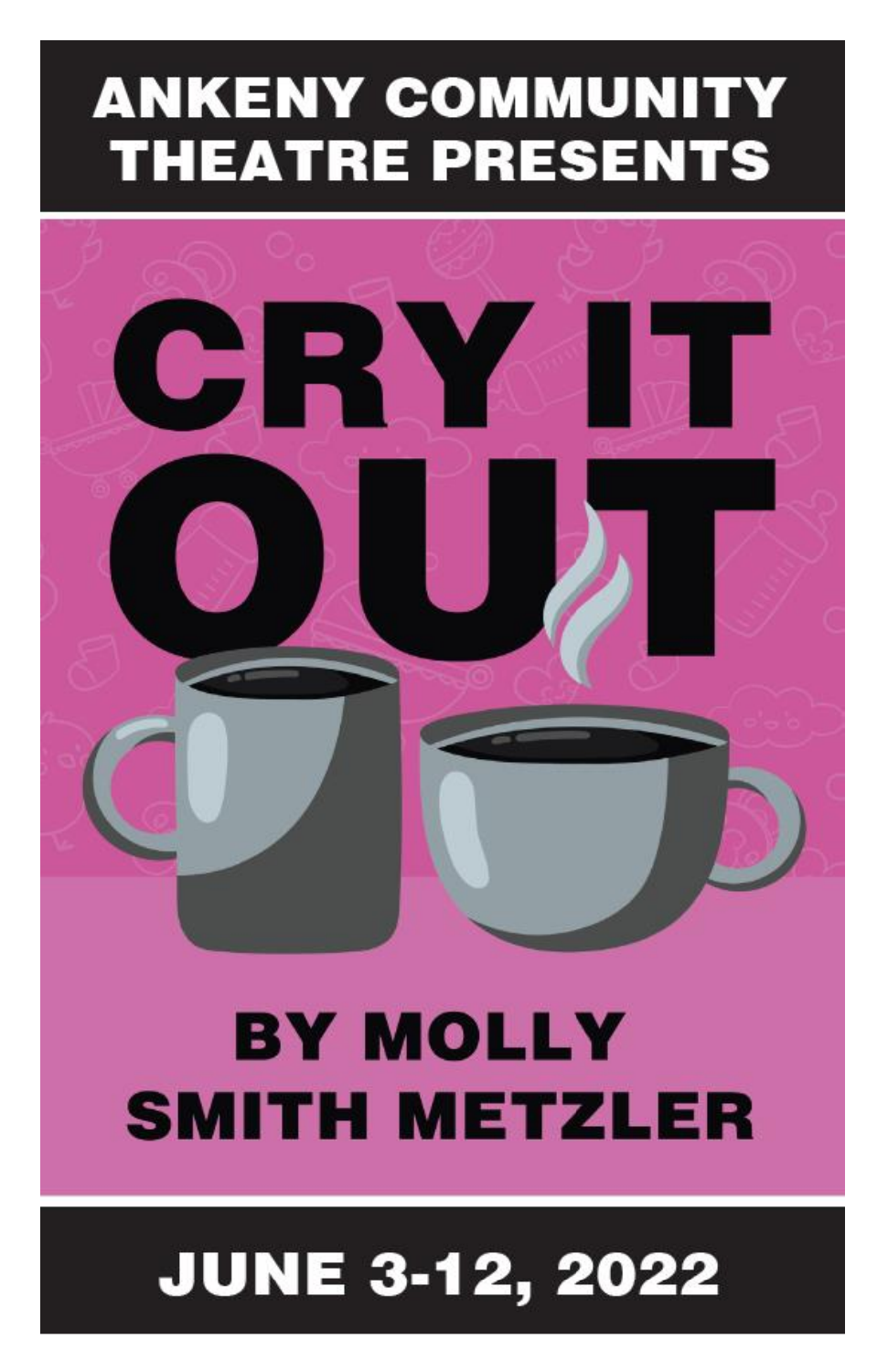### *Cry It Out* **In Order of Appearance**

Jessie Maureen Moroney\* Lena Riley Devick Mitchell Todd Reed Adrienne Isabella Velez<sup>\*</sup> \*ACT Debut

### Time: Spring this year Place: Jessie's backyard in Manorhaven, a suburb of Long Island

| Scene 1 | Early afternoon, after a rain |
|---------|-------------------------------|
| Scene 2 | Three weeks later, morning    |
| Scene 3 | Same day, afternoon           |
| Scene 4 | Same day, evening             |
| Scene 5 | The next Monday, morning      |
| Scene 6 | Same day; very, very late     |
| Scene 7 | The next week                 |

There is no intermission during this production.

#### The videotaping or making of electronic or other audio and/or visual recordings of this production is strictly prohibited under copyright law.

*Cry It Out* is produced by special arrangement with The Dramatic Publishing Company of Woodstock, Illinois.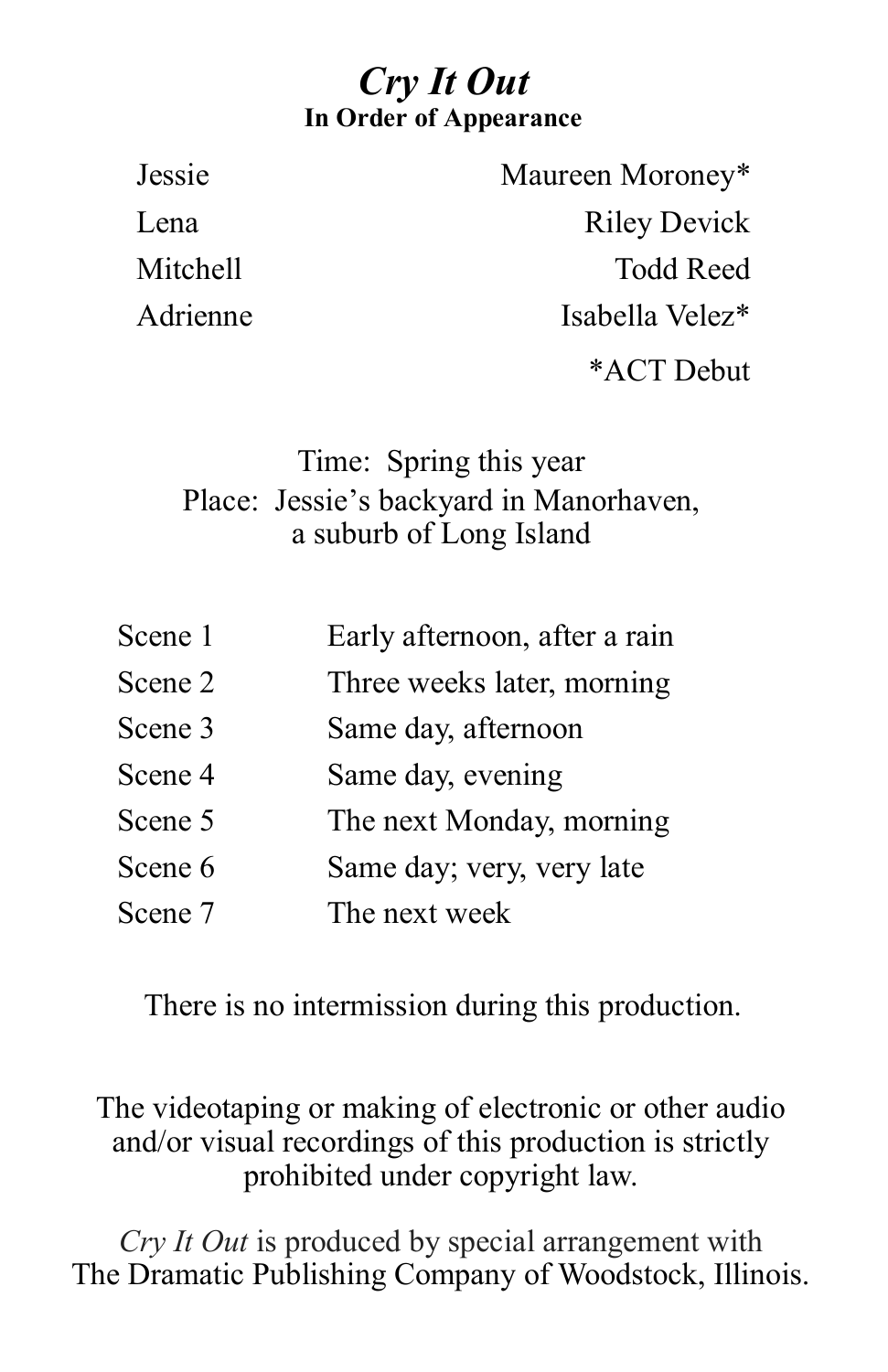### **Production Team**

Director Cheryl Clark Assistant Director Ali Kirwen Producer and Lisa DeWaard Set Designer & Construction Cheryl Clark Light Designer Matt Tuttle Light/Sound Technician Matt Tuttle Sound Designer Abby Martin Costumes/Props Cheryl Clark Playbill Lynn Arterburn Show Logo Nicole Titus

Marketing Doug Arterburn, Lynn Arterburn, Stacie Bendixen, Lauren Mills, Anna Sunstrom

## **Director's Note**

You might be familiar with "cry it out" as a sleep training method for infants. The theory goes like this: babies should be able to self-soothe and settle into sleep on their own, as long as they are dry, fed, not too cold or hot, and not ill, at around 6 months of age. Proposed in the 1980's in popular parenting books, it meant "put the baby to bed, shut the door, and don't open it until morning". Maybe its something you tried with your children; maybe not. Maybe it worked for you; maybe not. I'm not here to debate the merits of the method.

Although the play's characters, Jessie and Lena, discuss "cry it out" in Scene I, this play is not a story about how not responding to a baby's cry might affect the baby. It is, instead, a story about how not responding to the "cries" of the parent affects us all. In this play, I see all the characters "cry it out" in their own way: for someone to acknowledge them, their exhaustion at being a new parent, their loneliness at spending days on end with no adult interaction, their conflicted feelings about returning to work or not, their agony over lack of quality, affordable childcare, their overwhelming stress over how much it costs to raise a family, and on and on and on. New parenthood is all-consuming, bigger-than-life, at times a mental health crisis-in-the-making.

It is pretty well accepted that it "takes a village to raise a child". It is also true, but less often acknowledged, that it takes a network to support the adults who parent this child. Will you respond to the cries or shut the door?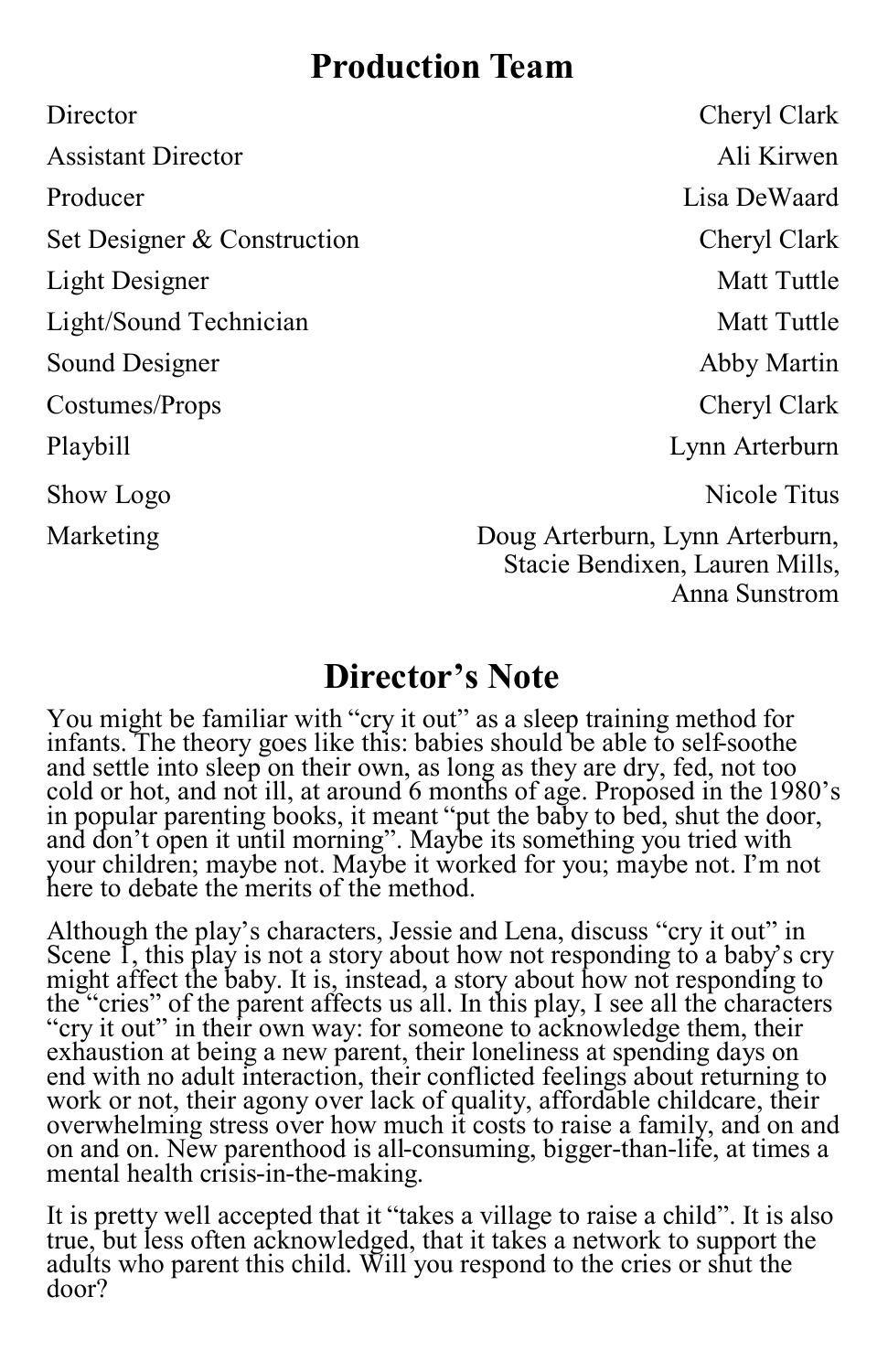## **Biographies**



**Riley Devick** (Lena) first appeared on the ACT stage in *The Best Christmas Pageant Ever* and has since appeared in many shows here, including *Passing Notes*, *The Velveteen Rabbit*, *The Middle of Yesterday*, and *The Diary of Anne Frank*. Riley has also worked with Des Moines Young Artists Theatre in Des Moines and Ankeny Centennial's high school theater department. She graduated from DMACC this spring and plans to go to ISU in the fall majoring in Early Childhood Education. Riley works as a nanny, loves to work with children, likes to read, learn random hobbies, and act with her friends and family.



**Maureen Moroney** (Jessie) is making her debut on the ACT stage and she is excited to be back to theater after taking a break for school. She is a research scientist at Iowa State University and a graduate student in microbiology. In her spare time, Maureen enjoys writing, baking, and traveling.



**Todd Reed** (Mitchell) last appeared on the ACT stage in *Geezers* and is a regular on the stage in Ames and Boone. Favorite shows include *I Do, I Do, Sabrina Fair,* and *I Love You, You're Perfect, Now Change.* In addition to acting, Todd has also directed and produced. Todd is Assistant Community Coordinator at Timberland Village in Story City. Reading, movies, and playing with his grandkids fill his spare time.



**Isabella Vilez** (Adrienne) is the youngest of seven siblings and works at MercyOne in West Des Moines as a scrub tech. Her hobbies include animals, make-up, food, plants, and birds - she loves her bird Milo. This is Izzy's first time on stage at ACT or anywhere!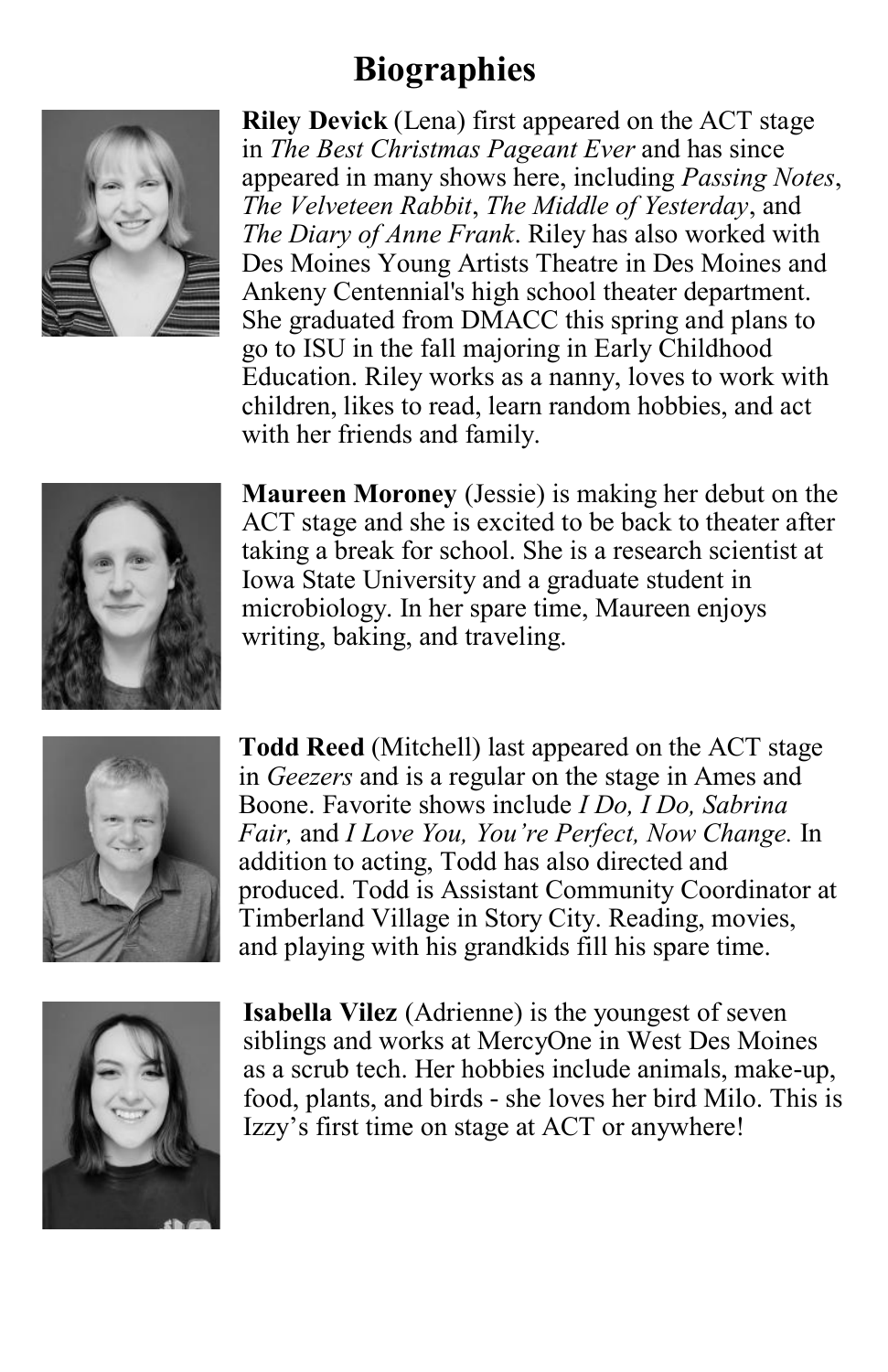

**Cheryl Gillespie Clark** (Director) has over 50 years of experience in community theater, acting, directing, and designing costumes at ACT, Tallgrass Theatre, Des Moines Playhouse, Iowa Stage Theatre Company and CAP in the metro area and in her hometown, Iowa Falls. Her recent work with ACT includes *The Perfect Rendezvous* (Adele) and *A Christmas Story* (Director). She serves on the Iowa Community Theatre Association Board of Directors and is a trained and certified AACT adjudicator. Cheryl is a Family Wellbeing Specialist for ISU Extension & Outreach. Spare time activities are reading, sewing, knitting, traveling, and spending time with family.



**Ali Kirwen** (Assistant Director) recently decided to take a break from being an instructional designer in order to be a stay-at-home mom; she's a PhD candidate in human computer interaction at Iowa State University. She lives in Ankeny with her husband, Joe, her 5 month old nocturnal tornado, Patrick, and cat sons, Leibniz and Tesla. She's thrilled to be part of this production as she currently lives the struggle of the characters. She'd like to especially thank the ACT community for their support and love of her new little family.



**Lisa DeWaard** (Producer) has been participating in local theater since 2004. Some of her favorite shows include *Lend me a Tenor*, *Godspell*, *Song of Survival*, and *Happily Ever After*. Her most recent role was Joanne in *The Vanities*. She is very excited to participate in this wonderful show. She works at Panera Bread and enjoys karaoke and her cats.

# RAVC **GREATER DES MOINES**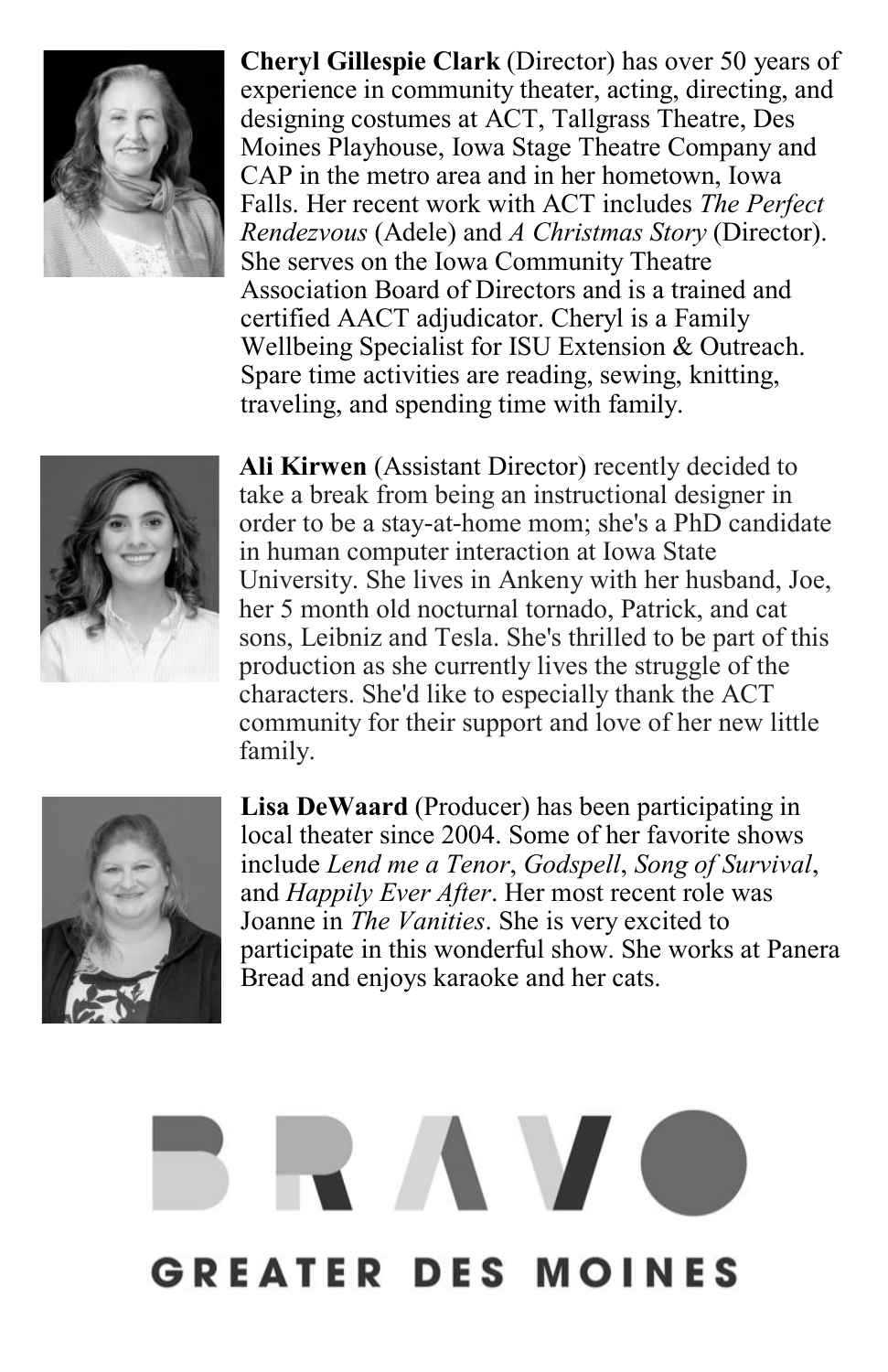### **2021 - 2022 ACT Board of Directors**

Co-President - Cheryl Clark Co-President - Ali Kirwen

Devyn Henson Joe Kirwen Janet Tuttle

Stacie Bendixen Scott Hamilton Lauren Mills

Brad Church Lisa Gould Anna Sunstrom

# **Ankeny Community Theatre** 41st season | 2022-2023

World Premiere **Borrowed Beats By Tommy Lee Johnston** 

Sep 30-Oct 9, 2022

**Exit Laughing** 

**By Paul Elliott** 

Jan 20-29, 2023

# **She Loves Me**

**Book by Joe Masteroff, music by** Jerry Bock, lyrics by Sheldon Harnick, based on a play by Miklós László

Dec 2-11, 2022

# **Marjorie Prime**

**By Jordan Harrison** Apr 14-23, 2023

# **The One-Act Play That Goes Wrong**

By Henry Lewis, Jonathan Sayer & **Henry Shields** 

## Jun 9-18, 2023

Twelfth Night **By William Shakespeare** Aug 4-13, 2023

Presented by special arrangement with these publishers: She Loves Me: Music Theatre International. Exit Laughing: The Dramatic Publishing Company. Marjorie Prime: Concord Theatricals. The One-Act Play That Goes Wrong: **Dramatists Play Service.**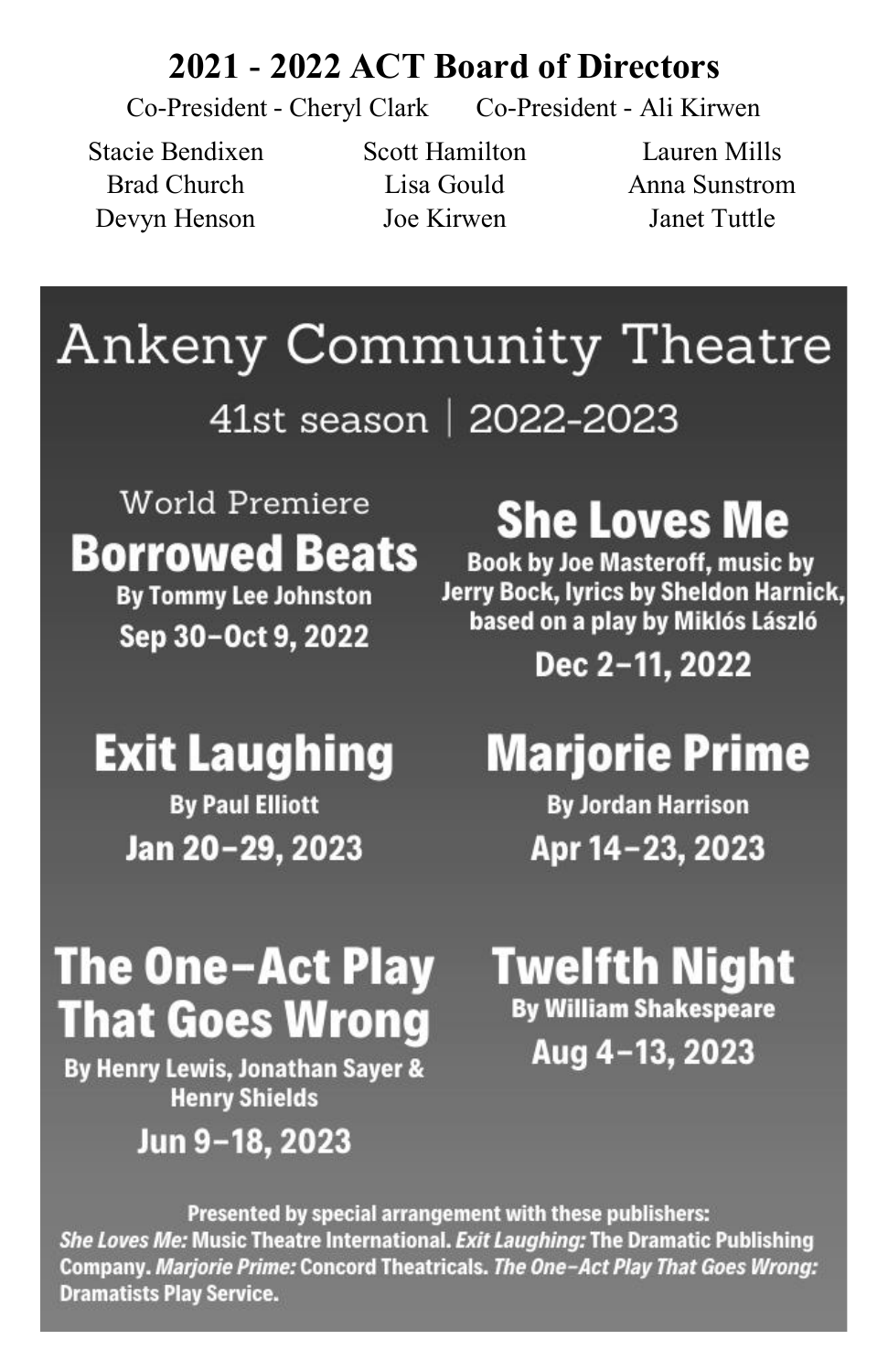#### **2021 - 2022 Contributors**

Ankeny Community Theatre would like to thank the following individuals, businesses, and foundations for their generous support of our organization.

#### **Producer (\$1000+)**

DS Hamilton Christopher Lewis Debra Garner & John Richards Kimberly Spitzig Catherine Yung & Jeffrey Webb Richard Wilson

#### **Director (\$500 - \$999)**

Stacie Bendixen Lois & Dennis Kern Alison & Joe Kirwen Gail & Gene Lucht Sharon Hall & Kirk Reeder Barb Wagner

#### **Stage Manager (\$250 - \$499)**

Mary & David Bendixen Anne & John Claes Cheryl & Max Clark Vicki & Monte Engh Adam Haselhuhn

#### **Actor (\$100 - \$249)**

Megan Bendixen Rosie Bly Diane & Jim Bys Susan Casber Linda & James Collins Troy DeStigter Sheila & Dennis Dietz Mary Jo & Bob Frazier Ken Gregersen Betty & Rex Humke Deb & Dan Ivis Dawn Liekweg Heather & Chris Matson Doris Merrill Jo Ellen & Gary Nervig Kerry Jo Ostring Kathy & Dale Polson Joan & Tom Quinlin Georgene & Steve Raver Janet Tuttle Matt Tuttle Carolyn & Don Zuck

**Business Friends** BRAVO Milller Way

**Patron (\$20 - \$99)** Debra Abeyta Kathy & Chris Anthony Lynn & Doug Arterburn Merllene & Duane Bendixen Lexi & Bryan Beyer Joshua Brown Nancy Bunker Brad Church Sharon Dirks DC Felton Rosemary Geiken Lisa Gould Jean Hance Nanci Kimm Helmick DJ Henson Kimberly Johnsen Mary Johnson Sally & Wayne Kaalberg Jim Leeper Lauren Mills Joan Siezkowski Anna Sunstrom Jana Van Genderen David Veatch Amity & Josh Wagner Whitney & Matt Welp

#### THANK YOU FOR BEING HERE. JOIN US FOR THE NEXT SHOW!



**MUSIC BY STEPHEN SCHWARTZ BOOK BY JOHN-MICHAEL TEBELAK** 

**AUGUST 5-14, 2022** 

A small group of people help Jesus Christ tell different parables by using a wide variety of games, storytelling techniques, and hefty doses of comic timing. An eclectic blend of songs, ranging in style from pop to vaudeville, is employed as the story of Jesus' life dances across the stage. Dissolving hauntingly into the Last Supper and the Crucifixion, Jesus' messages of kindness, tolerance and love come vibrantly to life.

Reservations can be made online at ankenycommunitytheatre.com or by calling Midwestix at 515-244-2771 Monday-Friday from  $9:00 - 5:00$ .